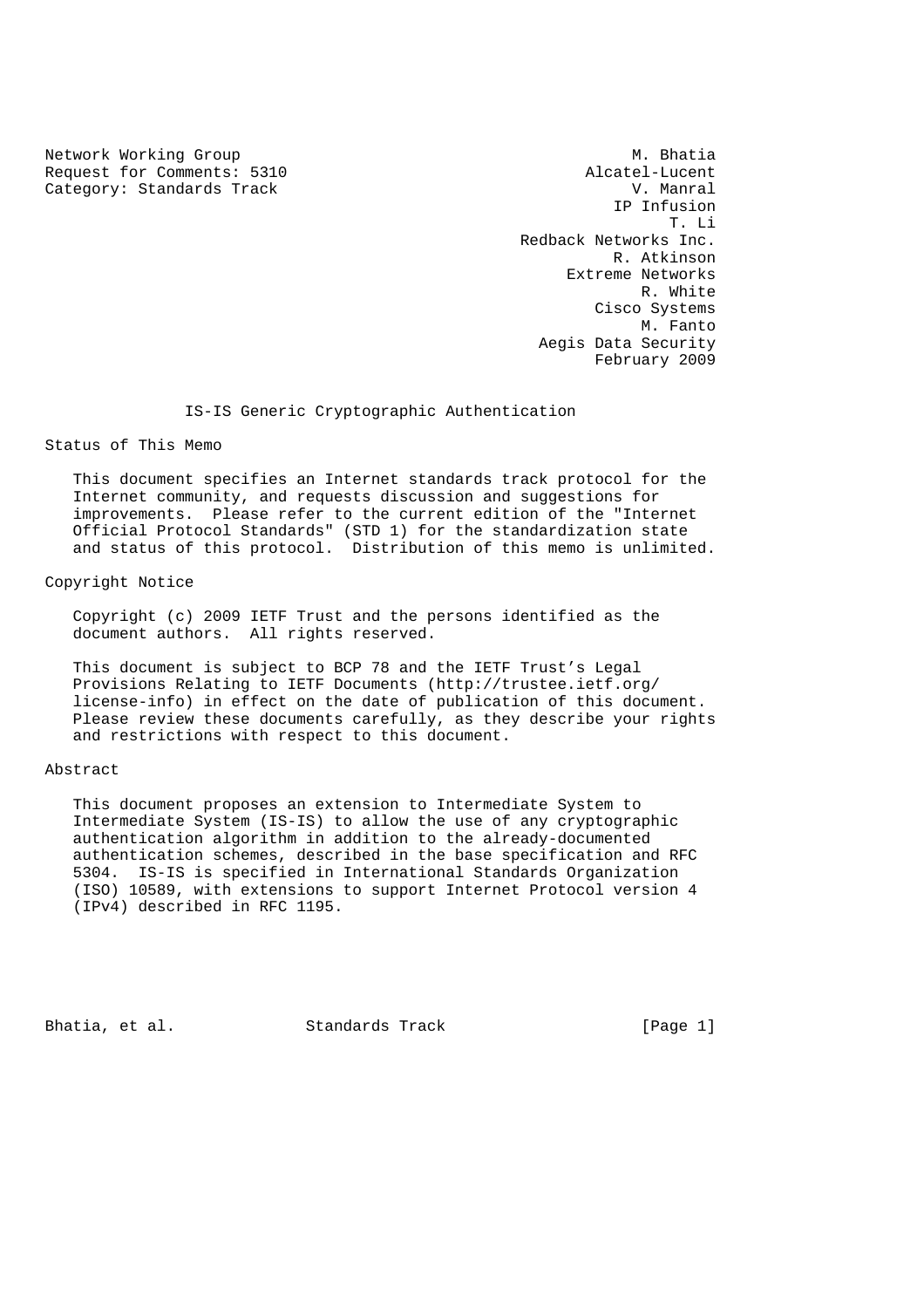Although this document has been written specifically for using the Hashed Message Authentication Code (HMAC) construct along with the Secure Hash Algorithm (SHA) family of cryptographic hash functions, the method described in this document is generic and can be used to extend IS-IS to support any cryptographic hash function in the future.

Table of Contents

### 1. Introduction

 The Intermediate System to Intermediate System (IS-IS) specification ([ISO], [RFC1195]) allows for authentication of its Protocol Data Units (PDUs) via the authentication TLV 10 that is carried as a part of the PDU. The base specification has provision for only cleartext passwords and RFC 5304 [RFC5304] augments this to provide the capability to use Hashed Message Authentication Code - Message Digest 5 (HMAC-MD5) authentication for its PDUs.

 The first octet of the value field of TLV 10 specifies the type of authentication to be carried out. Type 0 is reserved, Type 1 indicates a cleartext password, Type 54 indicates HMAC MD5, and Type 255 is used for routing domain private authentication methods. The remainder of the value field contains the actual authentication data, determined by the value of the authentication type.

 This document proposes a new authentication type to be carried in TLV 10, called the generic cryptographic authentication (CRYPTO\_AUTH). This can be used to specify any authentication algorithm for authenticating and verifying IS-IS PDUs.

Bhatia, et al. Standards Track [Page 2]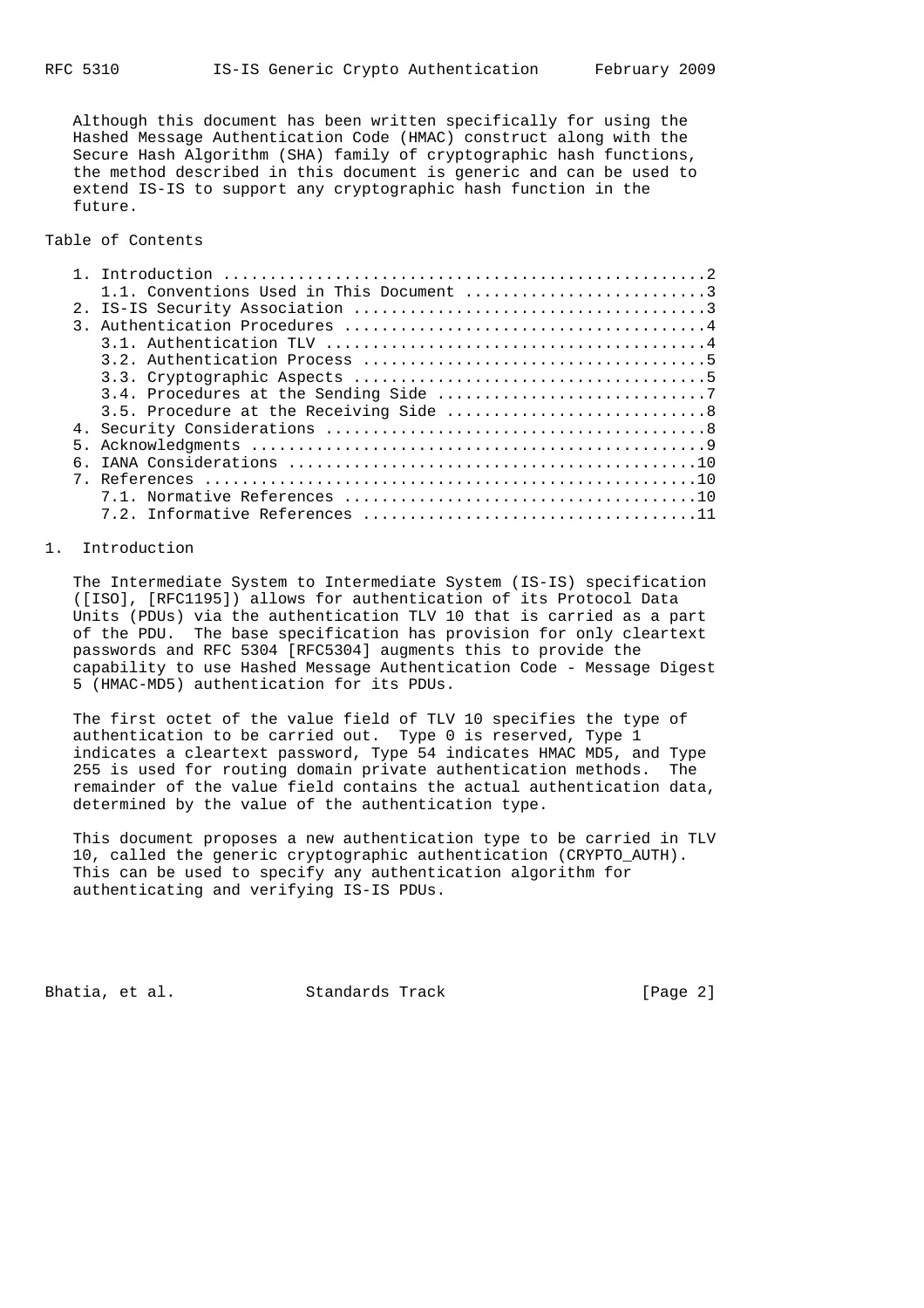This document also explains how HMAC-SHA authentication can be used in IS-IS.

 By definition, HMAC ([RFC2104], [FIPS-198]) requires a cryptographic hash function. We propose to use any one of SHA-1, SHA-224, SHA-256, SHA-384, or SHA-512 [FIPS-180-3] to authenticate the IS-IS PDUs.

 We propose to do away with the per-interface keys and instead have Key IDs that map to unique IS-IS Security Associations (SAs).

 While at the time of this writing there are no openly published attacks on the HMAC-MD5 mechanism, some reports ([Dobb96a], [Dobb96b]) create concern about the ultimate strength of the MD5 cryptographic hash function.

 The mechanism described in this document does not provide confidentiality, since PDUs are sent in the clear. However, the objective of a routing protocol is to advertise the routing topology, and confidentiality is not normally required for routing protocols.

1.1. Conventions Used in This Document

 The key words "MUST", "MUST NOT", "REQUIRED", "SHALL", "SHALL NOT", "SHOULD", "SHOULD NOT", "RECOMMENDED", "MAY", and "OPTIONAL" in this document are to be interpreted as described in [RFC2119].

2. IS-IS Security Association

 An IS-IS Security Association contains a set of parameters shared between any two legitimate IS-IS speakers.

Parameters associated with an IS-IS SA:

 o Key Identifier (Key ID): This is a two-octet unsigned integer used to uniquely identify an IS-IS SA, as manually configured by the network operator.

 The receiver determines the active SA by looking at the Key ID field in the incoming PDU.

 The sender, based on the active configuration, selects the Security Association to use and puts the correct Key ID value associated with the Security Association in the IS-IS PDU. If multiple valid and active IS-IS Security Associations exist for a given outbound interface at the time an IS-IS PDU is sent, the sender may use any of those Security Associations to protect the packet.

Bhatia, et al. Standards Track [Page 3]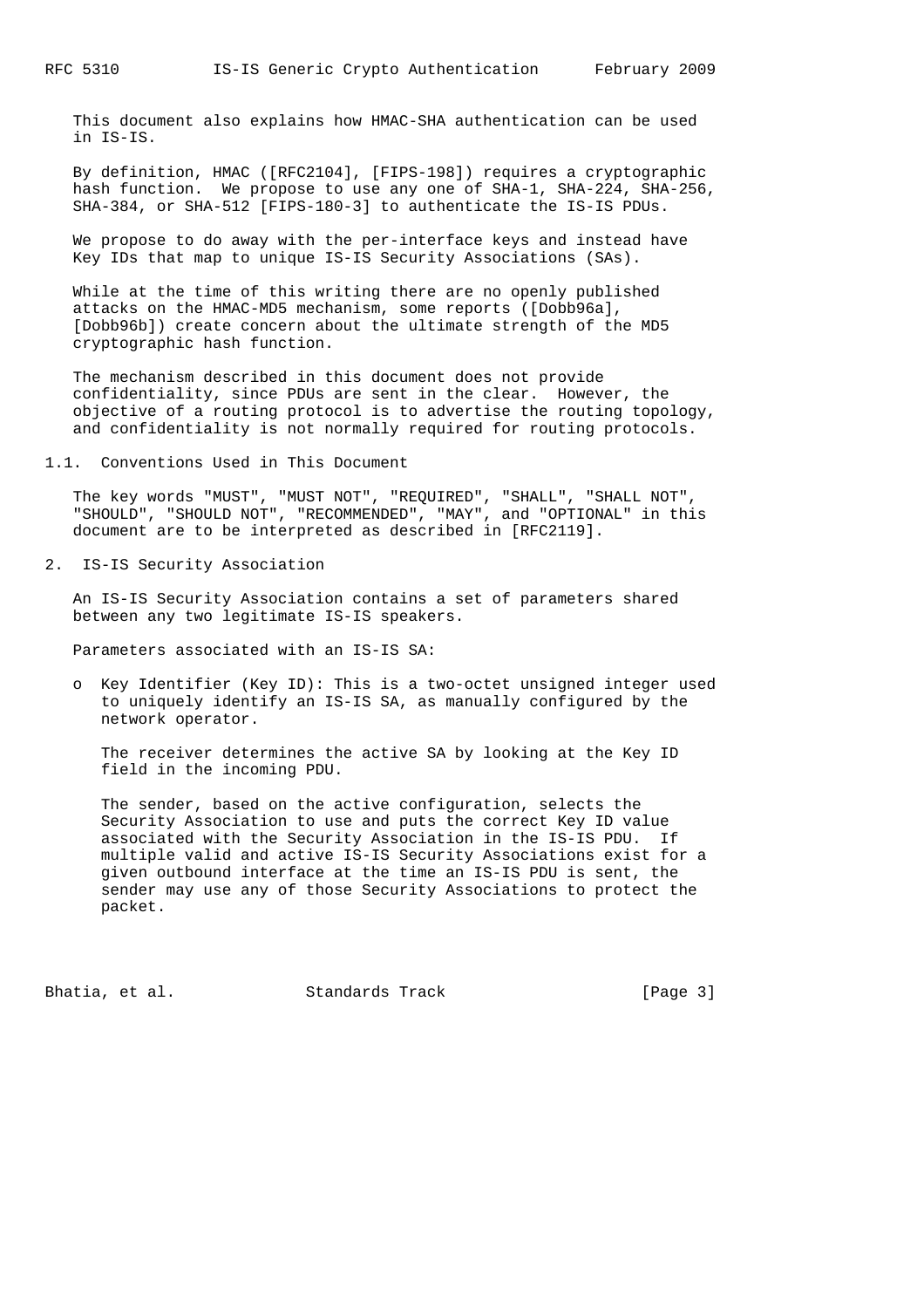Using Key IDs makes changing keys while maintaining protocol operation convenient. Each Key ID specifies two independent parts: the authentication protocol and the authentication key, explained below. Normally, an implementation would allow the network operator to configure a set of keys in a key chain, with each key in the chain having a fixed lifetime. The actual operation of these mechanisms is outside the scope of this document.

 Note that each Key ID can indicate a key with a different authentication protocol. This allows multiple authentication mechanisms to be used at various times without disrupting an IS-IS peering, including the introduction of new authentication mechanisms.

- o Authentication Algorithm: This signifies the authentication algorithm to be used with the IS-IS SA. This information is never sent in cleartext over the wire. Because this information is not sent on the wire, the implementer chooses an implementation specific representation for this information. At present, the following values are possible: HMAC-SHA-1, HMAC-SHA-224, HMAC-SHA- 256, HMAC-SHA-384, and HMAC-SHA-512.
- o Authentication Key: This value denotes the cryptographic authentication key associated with the IS-IS SA. The length of this key is variable and depends upon the authentication algorithm specified by the IS-IS SA.
- 3. Authentication Procedures
- 3.1. Authentication TLV

 A new authentication code, 3, indicates that the CRYPTO\_AUTH mechanism described in this document is in use and is inserted in the first octet of the existing IS-IS Authentication TLV (10).

Bhatia, et al. Standards Track [Page 4]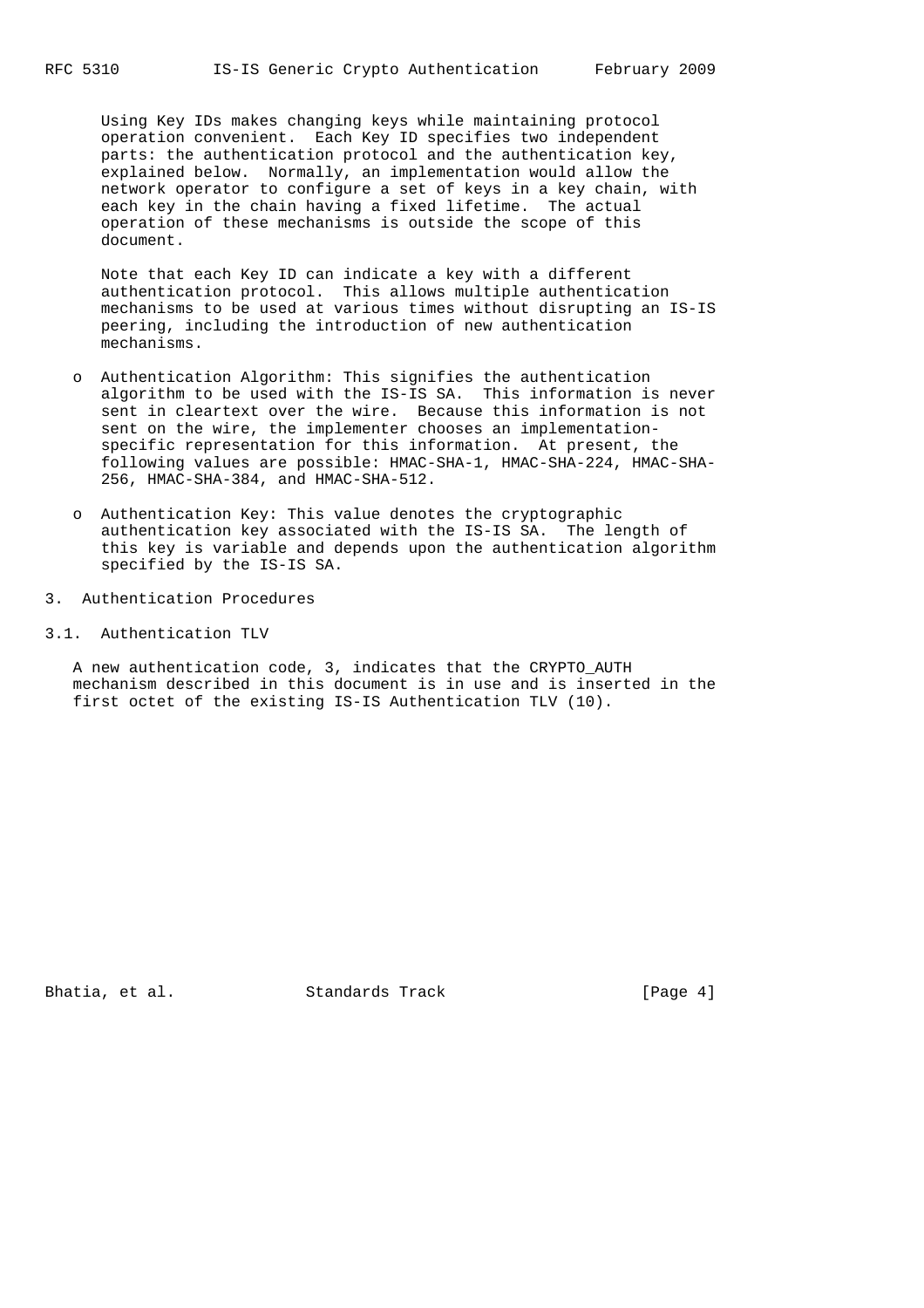

Figure 1

### 3.2. Authentication Process

 When calculating the CRYPTO\_AUTH result for Sequence Number PDUs, Level 1 Sequence Number PDUs SHALL use the Area Authentication string, as in Level 1 Link State PDUs. Level 2 Sequence Number PDUs shall use the domain authentication string, as in Level 2 Link State PDUs.

 IS-IS HELLO PDUs SHALL use the Link Level Authentication string, which MAY be different from that of Link State PDUs. The CRYPTO AUTH result for the IS-IS HELLO PDUs SHALL be calculated after the PDU is padded to the MTU size, if padding is not disabled. Implementations that support the optional checksum for the Sequence Number PDUs and IS-IS HELLO PDUs MUST NOT include the Checksum TLV.

# 3.3. Cryptographic Aspects

 In the algorithm description below, the following nomenclature, which is consistent with [FIPS-198] is used:

- H is the specific hashing algorithm (e.g., SHA-256).
- K is the password for the PDU type as per the International Standard ISO/IEC 10589 [ISO].
- Ko is the cryptographic key used with the hash algorithm.

Bhatia, et al. Standards Track [Page 5]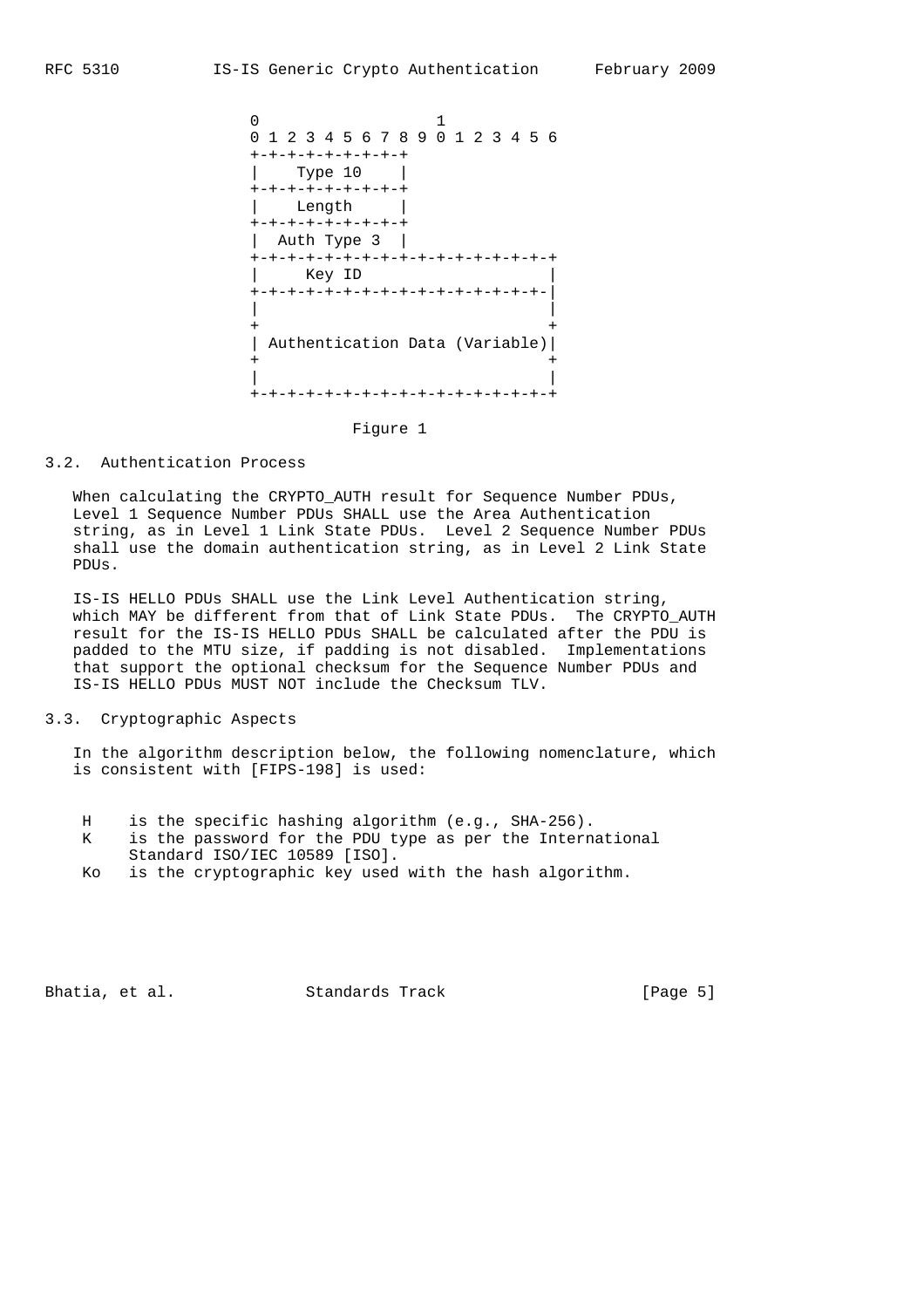- B is the block size of H, measured in octets rather than bits. Note that B is the internal block size, not the hash size. For SHA-1 and SHA-256:  $B == 64$ For SHA-384 and SHA-512: B == 128
- L is the length of the hash, measured in octets rather than bits.

XOR is the exclusive-or operation.

 Opad is the hexadecimal value 0x5c repeated B times. Ipad is the hexadecimal value 0x36 repeated B times. Apad is the hexadecimal value 0x878FE1F3 repeated (L/4) times.

(1) Preparation of the Key

In this application, Ko is always L octets long.

 If the Authentication Key (K) is L octets long, then Ko is equal to K. If the Authentication Key (K) is more than L octets long, then Ko is set to H(K). If the Authentication Key (K) is less than L octets long, then Ko is set to the Authentication Key (K) with zeros appended to the end of the Authentication Key (K) such that Ko is L octets long.

(2) First Hash

 First, the IS-IS packet's Authentication Data field is filled with the value Apad, and the Authentication Type field is set to 0x3.

 Then, a first hash, also known as the inner hash, is computed as follows:

First-Hash = H(Ko XOR Ipad || (IS-IS PDU))

(3) Second Hash

 Then a second hash, also known as the outer hash, is computed as follows:

Second-Hash = H(Ko XOR Opad || First-Hash)

Bhatia, et al. Standards Track [Page 6]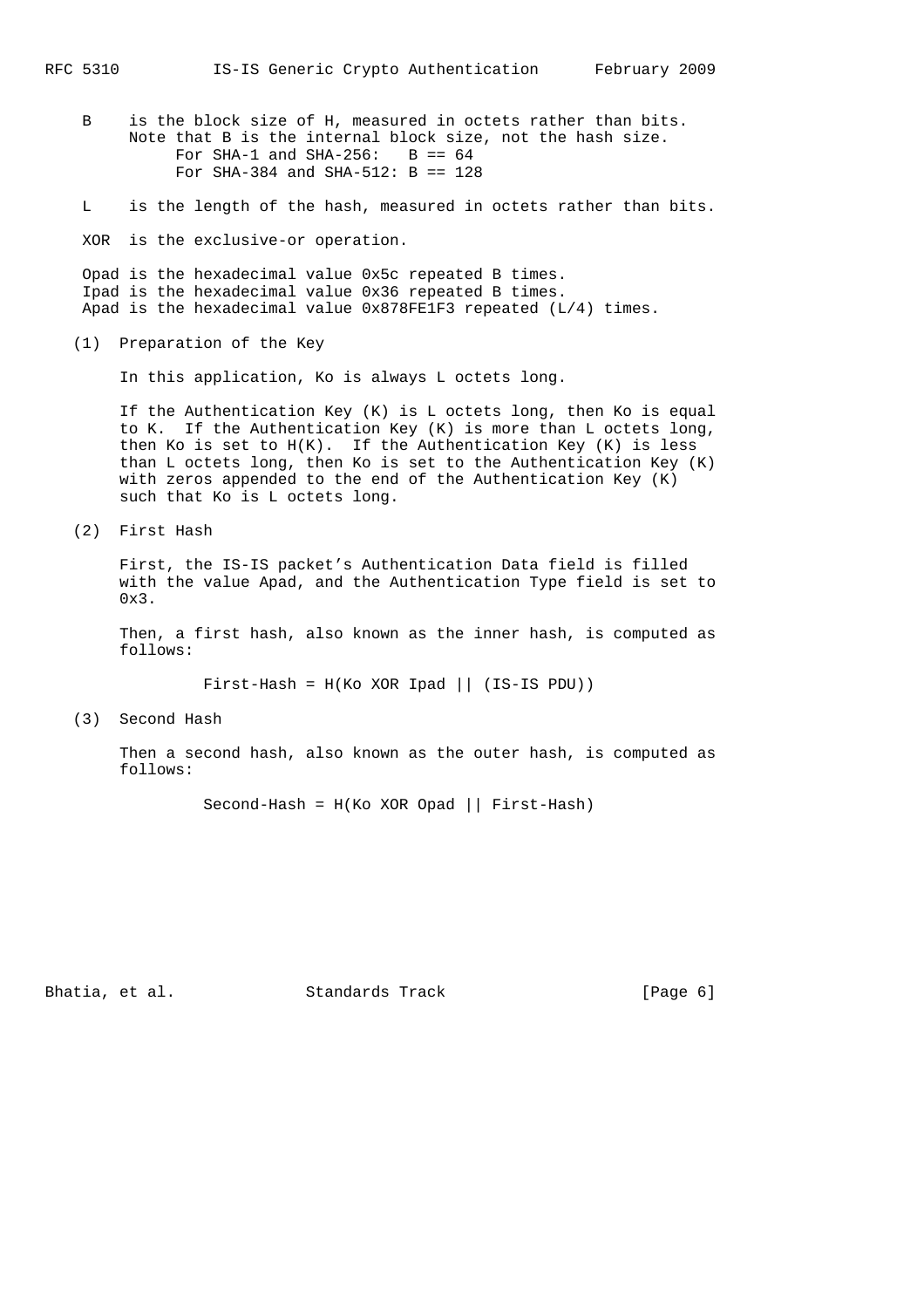## (4) Result

 The resulting second hash becomes the authentication data that is sent in the Authentication Data field of the IS-IS PDU. The length of the Authentication Data field is always identical to the message digest size of the specific hash function H that is being used.

 This also means that the use of hash functions with larger output sizes will also increase the size of the IS-IS PDU as transmitted on the wire.

#### 3.4. Procedures at the Sending Side

 An appropriate IS-IS SA is selected for use with an outgoing IS-IS PDU. This is done based on the active key at that instant. If IS-IS is unable to find an active key, then the PDU is discarded.

 If IS-IS is able to find the active key, then the key provides the authentication algorithm (HMAC-SHA-1, HMAC-SHA-224, HMAC-SHA-256, HMAC-SHA-384, or HMAC-SHA-512) that needs to be applied on the PDU.

 An implementation MUST fill the authentication type and the length before the authentication data is computed. The authentication data is computed as explained in the previous section. The length of the TLV is set as per the authentication algorithm that is being used.

 The length is set to 23 for HMAC-SHA-1, 31 for HMAC-SHA-224, 35 for HMAC-SHA-256, 51 for HMAC-SHA-384, and 67 for HMAC-SHA-512. Note that two octets have been added to account for the Key ID and one octet for the authentication type.

The Key ID is filled.

 The Checksum and Remaining Lifetime fields are set to zero for the Link State Packets (LSPs) before authentication is calculated.

 The result of the authentication algorithm is placed in the authentication data, following the Key ID.

 The authentication data for the IS-IS IIH PDUs MUST be computed after the IS-IS Hello (IIH) has been padded to the MTU size, if padding is not explicitly disabled.

Bhatia, et al. Standards Track [Page 7]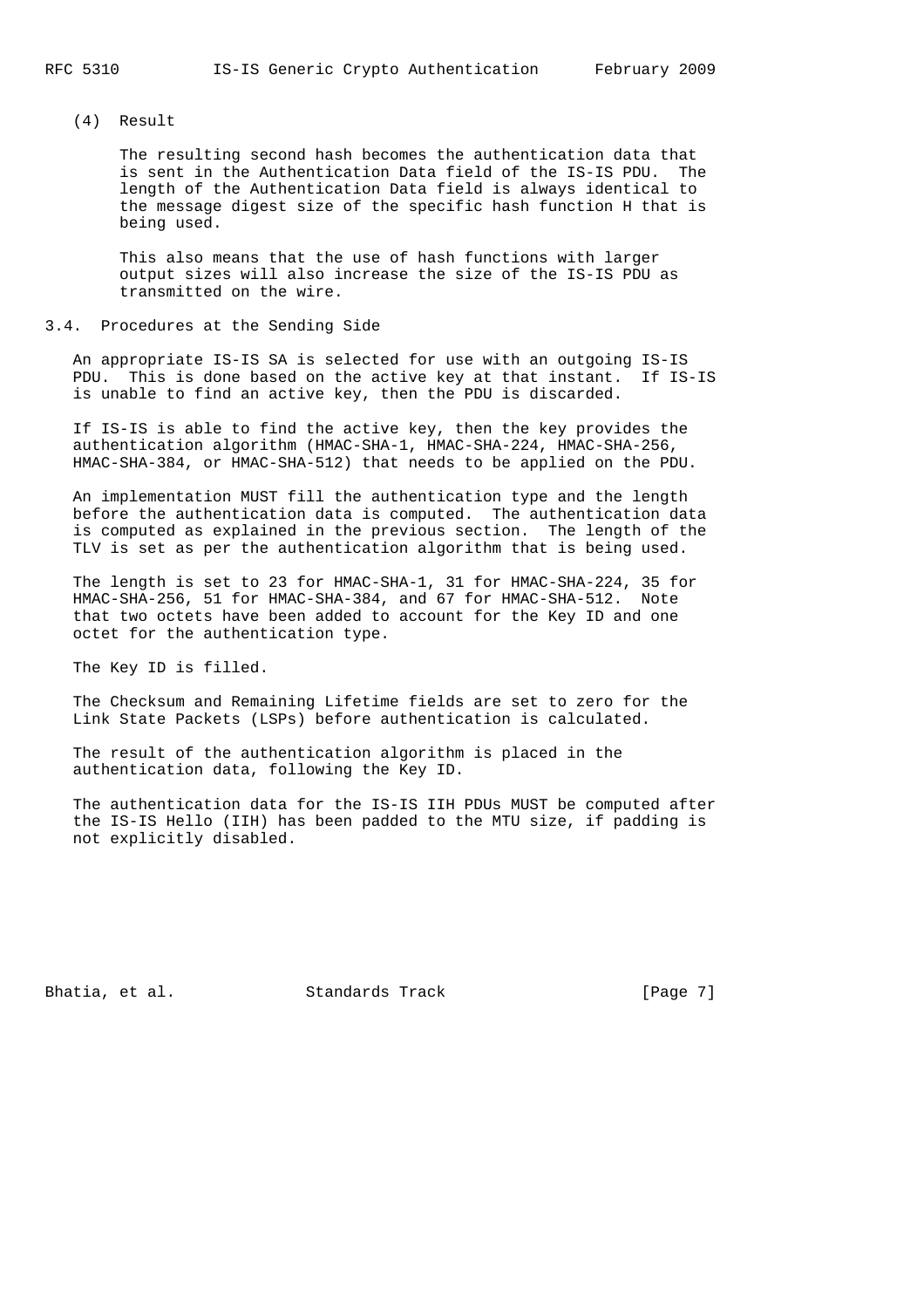# 3.5. Procedure at the Receiving Side

 The appropriate IS-IS SA is identified by looking at the Key ID from the Authentication TLV 10 from the incoming IS-IS PDU.

 Authentication-algorithm-dependent processing needs to be performed, using the algorithm specified by the appropriate IS-IS SA for the received packet.

 Before an implementation performs any processing, it needs to save the values of the Authentication Value, the Checksum, and the Remaining Lifetime fields.

 It should then set the Authentication Value field with Apad and the Checksum and Remaining Lifetime fields with zero before the authentication data is computed. The calculated data is compared with the received authentication data in the PDU, and the PDU is discarded if the two do not match. In such a case, an error event SHOULD be logged.

 An implementation MAY have a transition mode where it includes CRYPTO\_AUTH information in the PDUs but does not verify this information. This is provided as a transition aid for networks in the process of migrating to the new CRYPTO\_AUTH-based authentication schemes.

## 4. Security Considerations

 This document proposes extensions to IS-IS that make it more secure than what it is today. It does not provide confidentiality as a routing protocol contains information that does not need to be kept secret. It does, however, provide means to authenticate the sender of the PDUs, which is of interest to us.

 It should be noted that authentication method described in this document is not being used to authenticate the specific originator of a PDU, but is rather being used to confirm that the PDU has indeed been issued by an intermediate system that had access to either the area or domain password, depending upon the kind of PDU it is.

 The mechanism described here is not perfect and does not need to be perfect. Instead, this mechanism represents a significant increase in the work function of an adversary attacking the IS-IS protocol, while not causing undue implementation, deployment, or operational complexity.

Bhatia, et al. Standards Track [Page 8]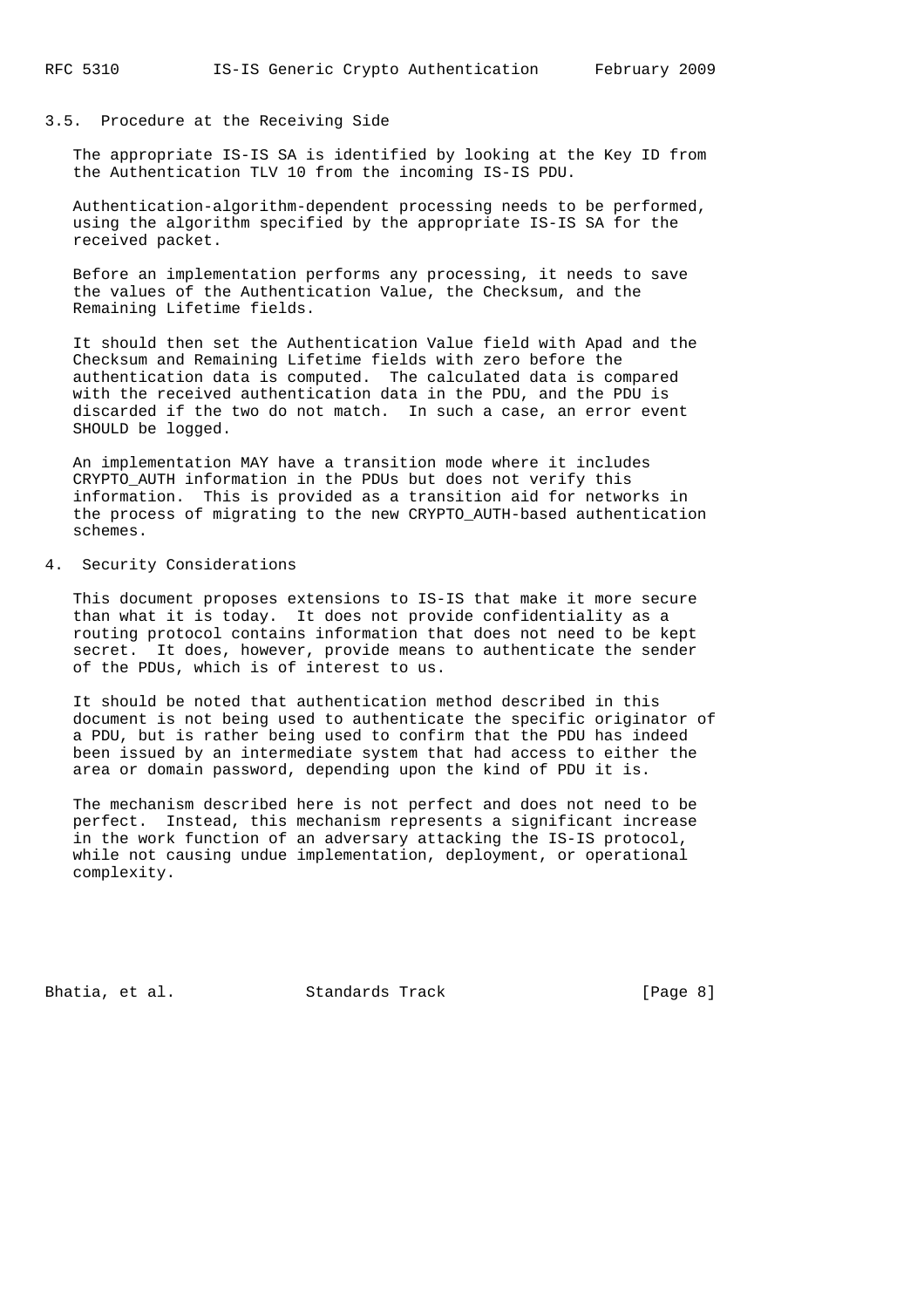The mechanism detailed in this document does not protect IS-IS against replay attacks. An adversary could in theory replay old IIHs and bring down the adjacency [CRYPTO] or replay old Complete Sequence Number PDUs (CSNPs) and Partial Sequence Number PDUs (PSNPs) that would cause a flood of LSPs in the network. Using some sort of crypto sequence numbers in IS-IS IIHs and CSNP/PSNPs is an option to solve this problem. Discussing this is beyond the scope of this document.

 This document states that the remaining lifetime of the LSP MUST be set to zero before computing the authentication, thus this field is not authenticated. This field is excluded so that the LSPs may be aged by the ISes in between, without requiring re-computation of the authentication data. This can be exploited by an attacker.

 There is a transition mode suggested where routers can ignore the CRYPTO\_AUTH information carried in the PDUs. The operator must ensure that this mode is only used when migrating to the new CRYPTO\_AUTH-based authentication scheme, as this leaves the router vulnerable to an attack.

 To ensure greater security, the keys used should be changed periodically, and implementations MUST be able to store and use more than one key at the same time. Operators should ensure that the authentication key is never sent over the network in cleartext via any protocol. Care should also be taken to ensure that the selected key is unpredictable, avoiding any keys known to be weak for the algorithm in use. [RFC4086] contains helpful information on both key generation techniques and cryptographic randomness.

 It should be noted that the cryptographic strength of the HMAC depends upon the cryptographic strength of the underlying hash function and on the size and quality of the key.

 If a stronger authentication were believed to be required, then the use of a full digital signature [RFC2154] would be an approach that should be seriously considered. It was rejected for this purpose at this time because the computational burden of full digital signatures is believed to be much higher than is reasonable given the current threat environment in operational commercial networks.

## 5. Acknowledgments

 The authors would like to thank Hugo Krawczyk, Arjen K. Lenstra (Bell Labs), and Eric Grosse (Bell Labs) for educating us on some of the finer points related to Crypto Mathematics.

Bhatia, et al. Standards Track [Page 9]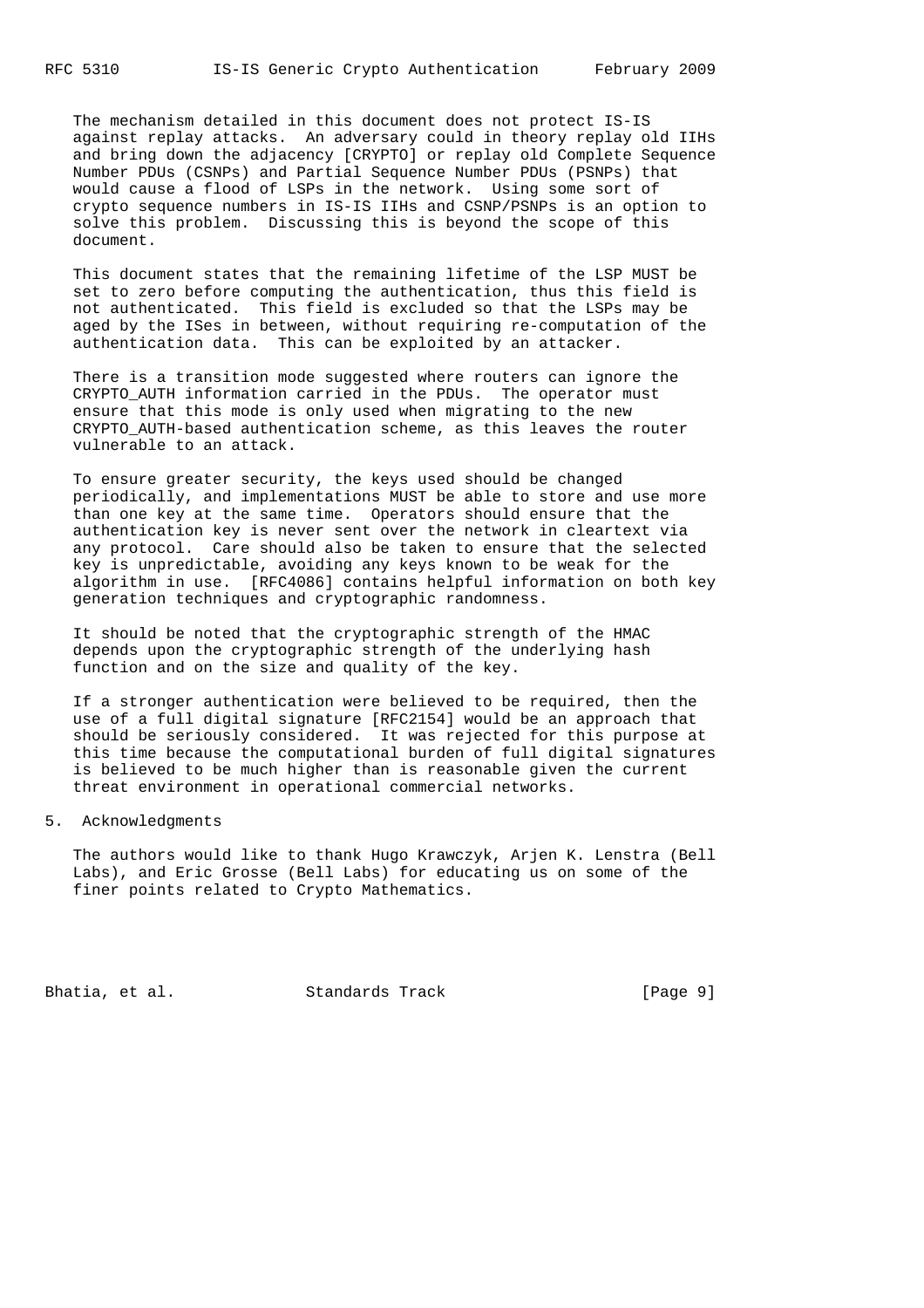We would also like to thank Bill Burr, Tim Polk, John Kelsey, and Morris Dworkin of (US) NIST for review of portions of this document that are directly derived from the closely related work on RIPv2 Cryptographic Authentication [RFC4822].

 We would also like to mention Alfred Hoenes for his careful and detailed review during the last call.

 Lastly, we would like to acknowledge Brian and Stephen Eisenberg for their continued support.

6. IANA Considerations

 IANA has registered the value for the CRYPTO\_AUTH method in the "IS-IS Authentication Type Codes for TLV 10" subregistry established by [RFC5304]. The value 3 denotes the CRYPTO\_AUTH mechanism for authenticating IS-IS PDUs.

| Authentication Type Code                       | Value   Reference |
|------------------------------------------------|-------------------|
| Cryptographic Authentication (CRYPTO_AUTH)   3 | [RFC5310]         |

# 7. References

7.1. Normative References

- [FIPS-180-3] US National Institute of Standards & Technology, "Secure Hash Standard (SHS)", FIPS PUB 180-3, October 2008.
- [FIPS-198] US National Institute of Standards & Technology, "The Keyed-Hash Message Authentication Code (HMAC)", FIPS PUB 198, March 2002.
- [ISO] "Intermediate system to Intermediate system routeing information exchange protocol for use in conjunction with the Protocol for providing the Connectionless-mode Network Service (ISO 8473)", ISO/IEC 10589:1992.
- [RFC1195] Callon, R., "Use of OSI IS-IS for routing in TCP/IP and dual environments", RFC 1195, December 1990.
- [RFC2104] Krawczk, H., "HMAC: Keyed-Hashing for Message Authentication", RFC 2104, February 1997.

Bhatia, et al. Standards Track [Page 10]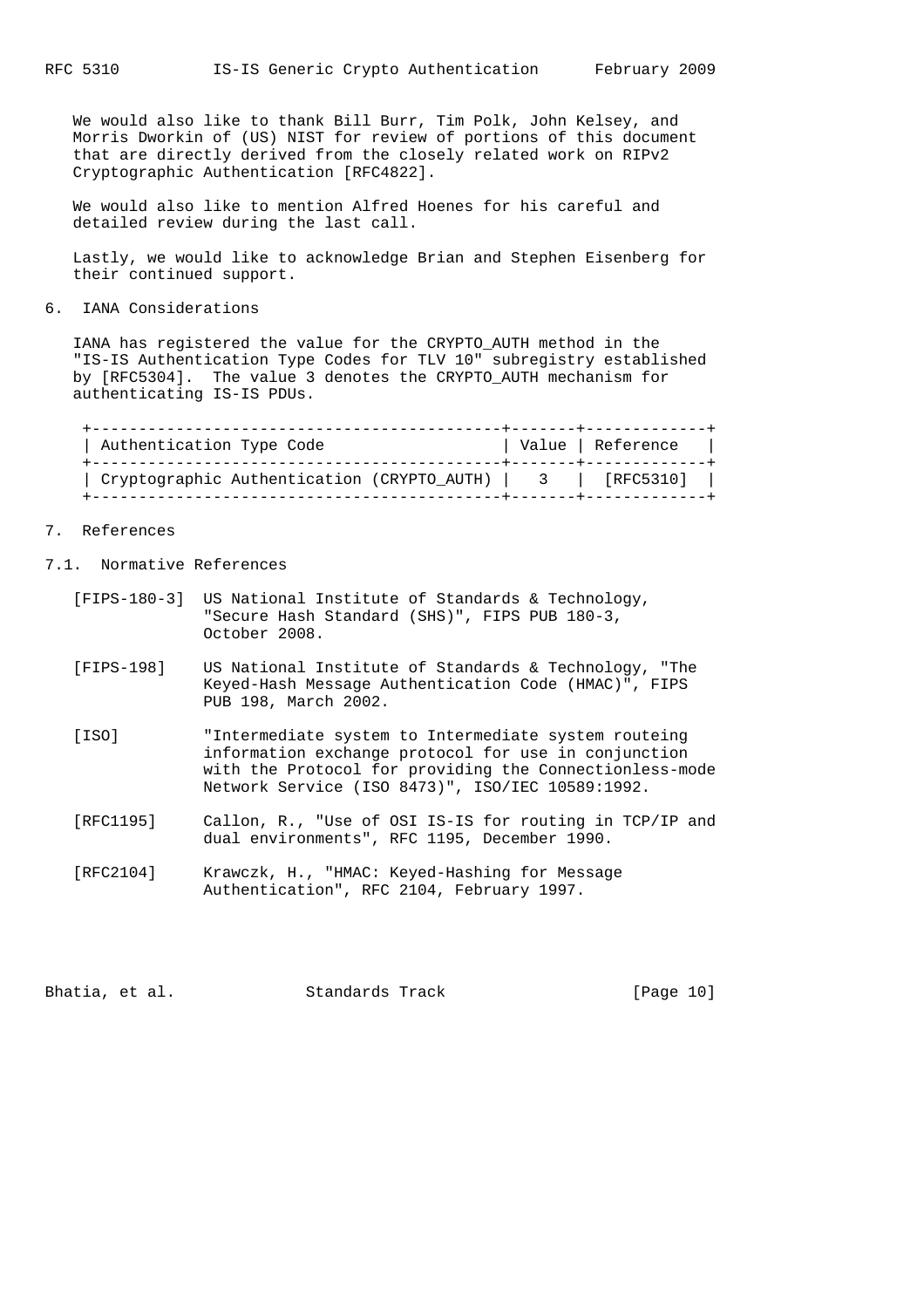RFC 5310 IS-IS Generic Crypto Authentication February 2009

- [RFC2119] Bradner, S., "Key words for use in RFCs to Indicate Requirement Levels", BCP 14, RFC 2119, February 2001.
- [RFC5304] Li, T. and R. Atkinson, "Intermediate System to Intermediate System (IS-IS) Cryptographic Authentication", RFC 5304, October 2008.

7.2. Informative References

- [CRYPTO] Vishwas, M., White, R., and M. Bhatia, "Issues with existing Cryptographic Protection Methods for Routing Protocols", Work in Progress, February 2008.
- [Dobb96a] Dobbertin, H., "Cryptanalysis of MD5 Compress", Technical Report, May 1996.
- [Dobb96b] Dobbertin, H., "The Status of MD5 After a Recent Attack", Cryptobytes, Volume 2, No 2, Summer 1996.
- [RFC2154] Murphy, S., Badger, M., and B. Wellington, "OSPF with Digital Signatures", RFC 2154, June 1997.
- [RFC4086] Eastlake, D., Schiller, J., and S. Crocker, "Randomness Requirements for Security", RFC 4086, June 2005.
	- [RFC4822] Atkinson, R. and M. Fanto, "RIPv2 Cryptographic Authentication", RFC 4822, February 2007.

Authors' Addresses

 Manav Bhatia Alcatel-Lucent Bangalore, India

EMail: manav@alcatel-lucent.com

 Vishwas Manral IP Infusion Almora, Uttarakhand India

EMail: vishwas@ipinfusion.com

Bhatia, et al. Standards Track [Page 11]